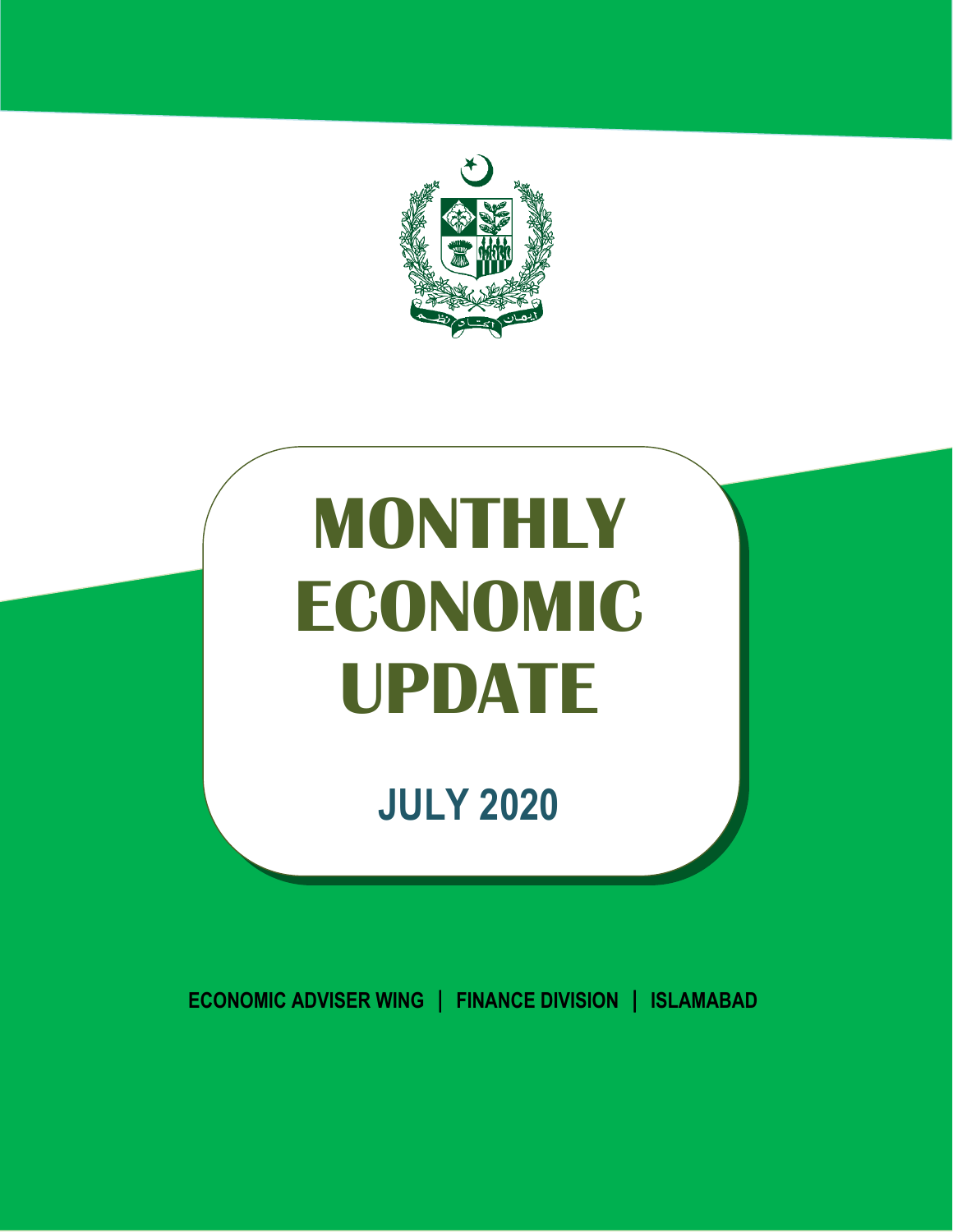

| <b>Economy at a Glance</b>       | Real Sector<br>2.1 Agriculture<br>2.2 Manufacturing | u<br>Inflation              |
|----------------------------------|-----------------------------------------------------|-----------------------------|
| $6$ Fiscal                       | Monetary                                            | <b>D</b><br>External Sector |
| 11<br><b>Performance of KESC</b> | $12$ Conclusion                                     | 13 Economic Indicator       |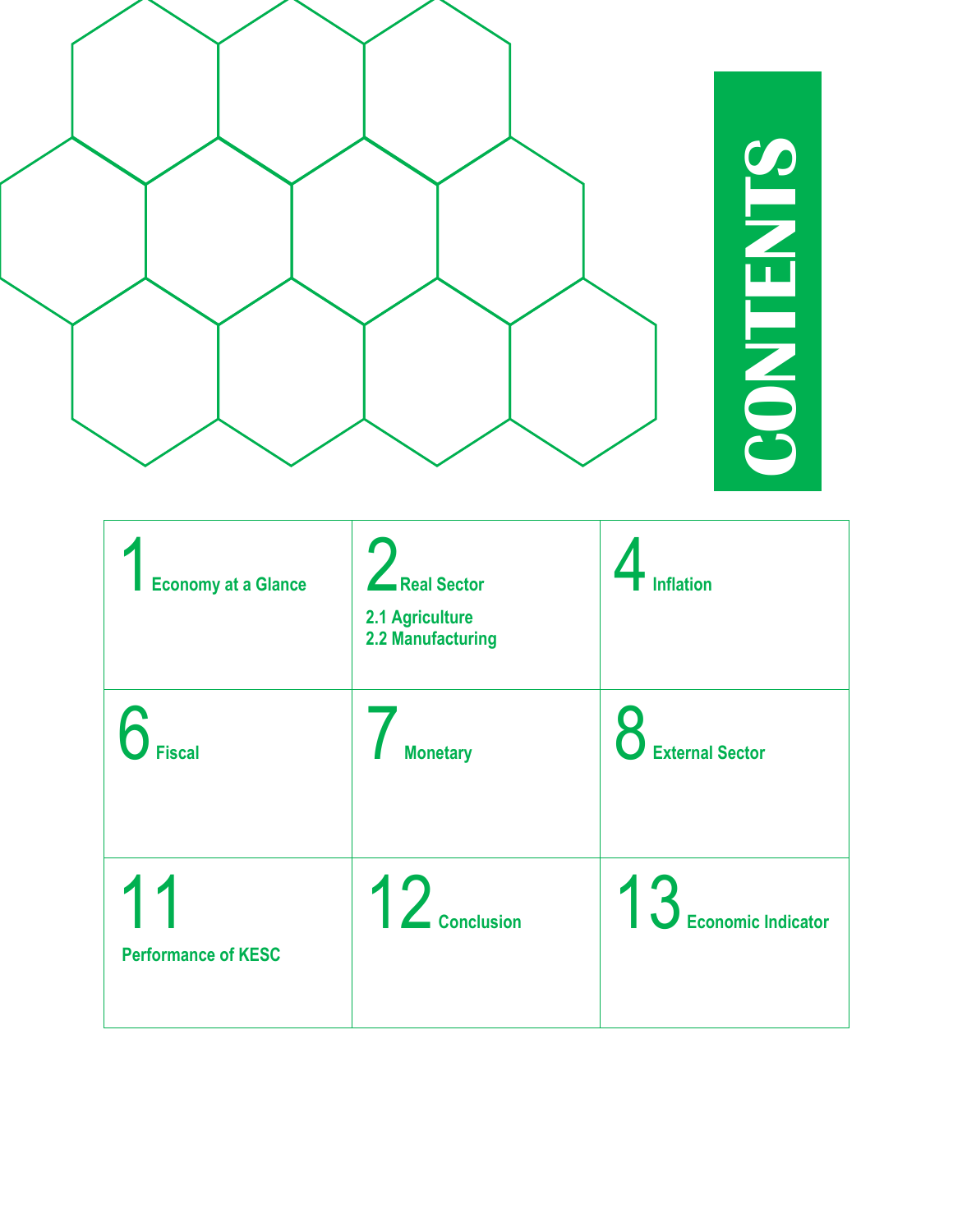# **1. Economy at the Glance**

World is in an unprecedented time of change. The COVID-19 pandemic has provoked a threat to life sciences that were previously unthinkable. The lockdown measures opted by most governments have succeeded in slowing the spread of the virus and in reducing the death toll but they have also frozen business activity in many sectors, widened inequality, disrupted education and undermined confidence in the future.

Some International financial institutions (like IMF & World Bank) are still predicting slowdown in 2020 amid economic activities have resumed in most of the countries since June 2020.

Pakistan's economy was progressively moving along the adjustment path and stabilization process. Business confidence was recovering and prices had started settling down, twin deficits were under control and economy was gradually moving towards sustainable growth when the shock of the COVID-19 outbreak hit the economy. Overall, COVID 19 has undermined the growth prospects.

However, with wide ranging policies implemented by the government and State Bank of Pakistan, the detrimental impact of COVID has been lessened. These policies were put in place to protect people and businesses from the consequences of the sudden stop in activity. To avoid significant impact on manufacturing and service sector, the government followed smart lockdown policy to avoid supply chain disruptions.

Beside COVID-19, the desert locust situation has worsened and is likely to be at its peak in between  $15<sup>th</sup>$  July to  $15<sup>th</sup>$  September, and consequently, crops may suffer. However, the government is taking proactive measures to control the locust and to provide relief for the locust affected area.

Main priority of the government of Pakistan is to protect the vulnerable segments through social safety nets (Ehsaas Programme) and implement immediate measures that support early and quick economic recovery. In this regard, the budget strategy for FY2021 is focused on maintaining a balance between Corona related expenditure and fiscal deficit, keeping primary balance at the sustainable level, and development expenditure at sufficient level to support the economic activity and revenue mobilization.

Despite being confronted with multifaceted challenges, Pakistan's economy has witnessed significant improvement in some of its sectors during FY2020 like external account has been stabilized with current account deficit reduced by 78 percent. Workers' remittances surged to a historic high level of \$23.1 billion during FY2020 compared to \$21.7 billion during FY2019, witnessing a growth of 6.5 percent and FDI increased by 88 percent and reached to \$ 2.6 billion during FY2020 as compared to \$ 1.4 billion in FY2019. Recently an Annual Security Survey 2020 conducted by OICCI, in which foreign investors has shown overall high level of satisfaction on the fast improving security environment in the country. This stance of foreign investors will surely help the economy by boosting up FDI. In addition, KSE 100 index is also going up,

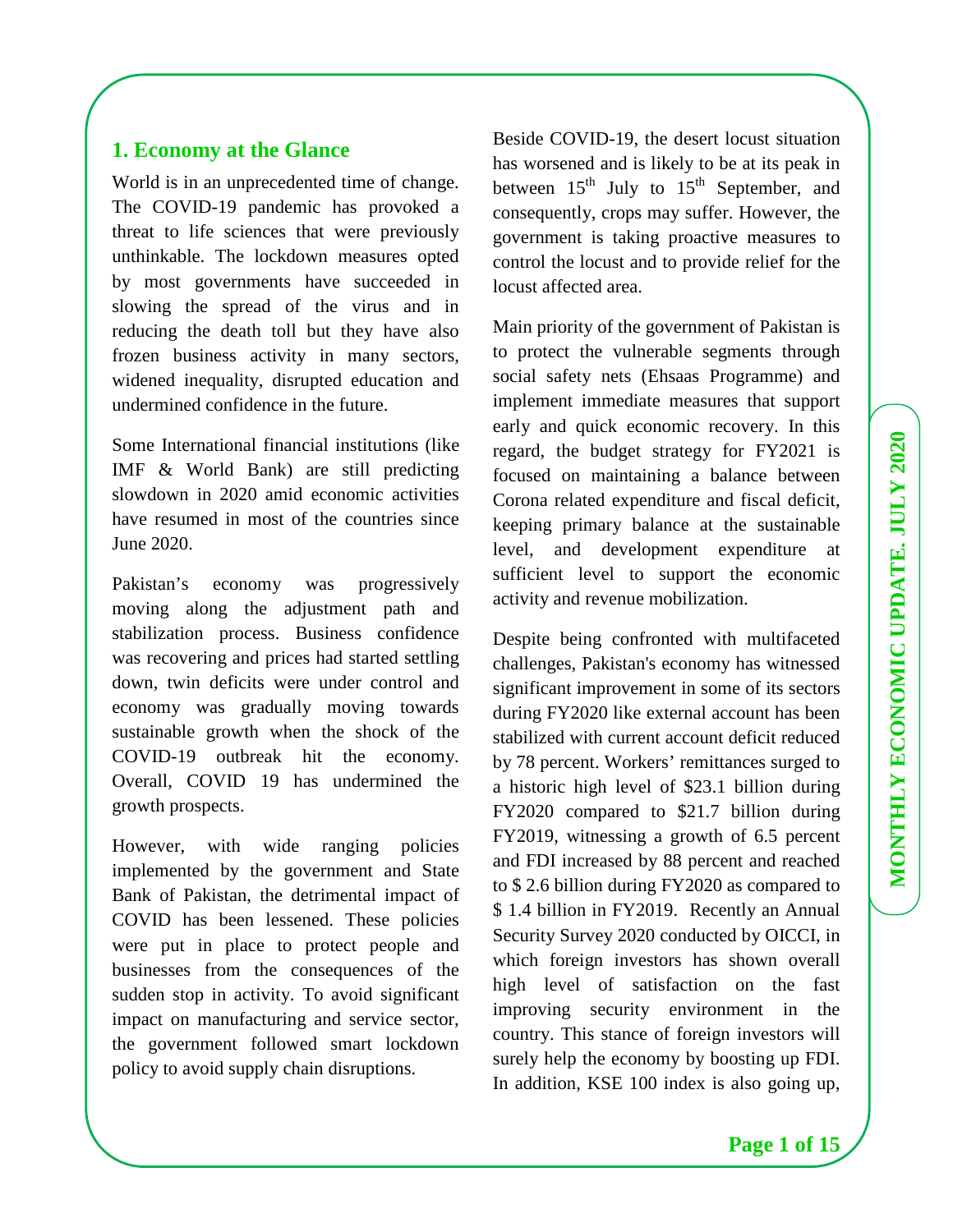which reflects resilience of the institutions and the trust of investors on the institutions.

# **2. Real Sector**

#### **2.1 Agriculture**

For CFY 2020-21 agriculture sector growth is targeted at 2.8 percent on the basis of better growth in crops, livestock, fisheries and forestry. Meeting of the Federal Committee on Agriculture (FCA) held on  $8<sup>th</sup>$  July, 2020 reviewed the inputs availability (seed, fertilizers, water and areas etc) for the Kharif Crop 2020. It was informed that weather pattern, water availability, seed, fertilizers and availability of machinery will be better as compared to last year. FCA also expressed satisfaction on expected better crops as compared to the last year.

| <b>Agricultural Credit Disbursement</b> |                             |                                      |                                                             |  |
|-----------------------------------------|-----------------------------|--------------------------------------|-------------------------------------------------------------|--|
| <b>Banks</b>                            | <b>FY2020</b><br>(July-May) | <b>FY2019</b><br>$(\text{July-May})$ | $\frac{0}{0}$<br><b>Change</b><br>over the<br><b>Period</b> |  |
| 5 Major<br>Commercial<br><b>Banks</b>   | 627.1                       | 564.9                                | 11.0                                                        |  |
| <b>ZTBL</b>                             | 56.2                        | 59.3                                 | $-5.2$                                                      |  |
| <b>PPCBL</b>                            | 7.2                         | 7.7                                  | $-6.7$                                                      |  |
| DPBs $(14)$                             | 195.8                       | 183.2                                | 6.9                                                         |  |
| Islamic Banks<br>(5)                    | 38.4                        | 33.1                                 | 16.3                                                        |  |
| MFBs(11)                                | 128.8                       | 140.1                                | $-8.1$                                                      |  |
| MFIs/RSPs                               | 26.5                        | 30.5                                 | $-13.1$                                                     |  |
| Total                                   | 1080.0                      | 1018.8                               | 6.0                                                         |  |
| <b>Source: State Bank of Pakistan</b>   |                             |                                      |                                                             |  |



For uplift of agriculture sector, the government has allocated an amount of Rs 12,000 million in its Public Sector Development Programme (PSDP) FY2021. Under PSDP the government has allocated Rs 1,250 million for 12 new schemes, Rs 10,750 million for completion of 24 on-going schemes. As per PSDP, an amount of Rs 5,250 million has been allocated for national programme for improvement of watercourses phase-II and Rs 1,000 million for national programme for enhancing the command area in barani areas of the country. In order to reduce the local reliance on imported edible

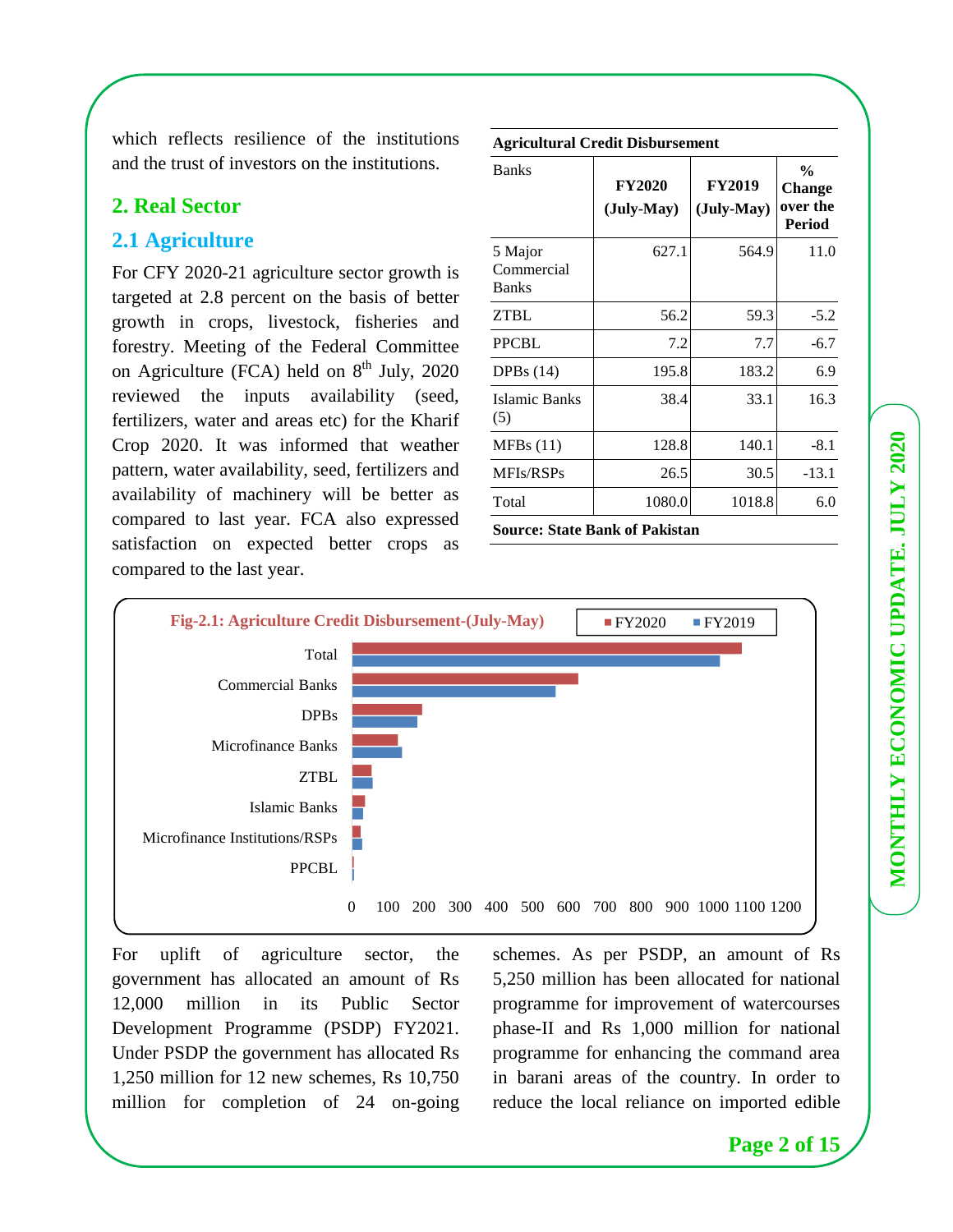oil, Rs 350 million has been allocated for national oilseed enhancement program and Rs 500 million for promotion of olive cultivation on commercial scale. To promote aquaculture and fish farming an amount of Rs 200 million has been allocated for promotion of trout farming Khyber Pakhtunkhwa, AJK, GB and in Northern Areas of the country. An amount of Rs 150 million has been allocated for cage culture cluster development and Rs 130 million for calf feedlot fattening in AJK and across the country.

In new schemes, an amount of Rs 250 million has been allocated for cotton productivity enhancement through eco-friendly pink bollworm management. An amount of Rs 250 million has been set aside for up-gradation of central cotton research institute Skrand and for enhancement of cotton productivity through better management and capacity building. The government has also earmarked Rs 100 million for risk based control of foot and mouth disease across the country and Rs 150 million for Sino-Pak agriculture breeding innovation project for rapid yield enhancement.

The timely measures taken by the government along with allocation of Rs 10 billion for locust control will mitigate the risk of locust attack.

During FY2020 (July-May), the banks have disbursed agriculture credit of Rs 1080 billion which is 80 percent of the overall annual target and 6 percent higher than the disbursement of Rs 1019 billion made during the same period of last year. (Fig-2.1)

# **2.2 Manufacturing**

Resumption in business activities started showing signs of recovery and LSM grew by 20.5% on MOM basis in May FY 2020 (-32.5% April FY 2020). YOY LSM decreased by 24.8% in May FY 2020 (-1.01% May FY 2019). LSM during July-May FY 2020 plunged to **-**10.3% (-2.7% last year).

Figure: 2.1 presents the MOM movement in LSM Index while YOY Index has been presented in Figure: 2.2.

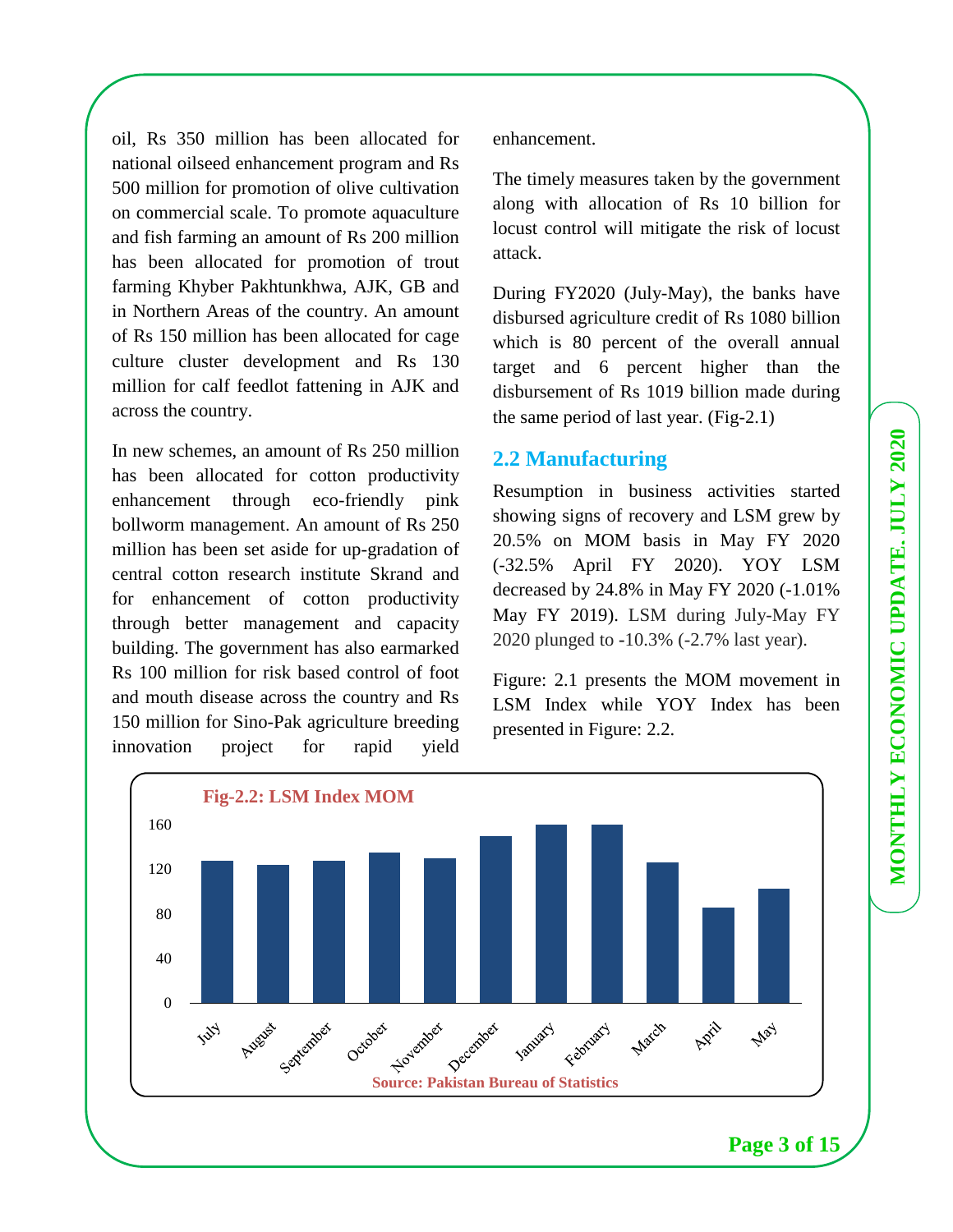

During July-June FY 2020, total cement dispatches in the country edged up by 1.98% to 47.81Mt (46.88 Mt last year). Domestic dispatches decreased by 0.94% to 39.96 Mt in July-June FY 2020 (40.34 Mt last year). Exports were up by 19.8% to 7.84 Mt (6.54 Mt last year).

Textile sector, being labor intensive, is highly exposed to COVID-19 thus severely affected by spread of pandemic. During July-May FY 2020 growth of Textile, Food Beverages & Tobacco and Automobile recorded at -10.6%, -3.7% and -44.8% respectively. Nevertheless, Fertilizers, Paper & Board and Rubber Products grew by 5.6%, 2.1% and 2.8% respectively.

# **Recent Economic Measures for Industry**

Government has announced a special package for construction sector. Package includes amnesty scheme, tax exemptions and Rs 30 billion subsidy for Naya Pakistan. Banks have been asked to set aside 5% of their portfolios

for house financing which comes to about Rs 330 billion**.** ECC has approved Rs 50.7 billion package to provide indirect cash flow support to SMEs. SBP has curtailed the mark-up rate on Temporary Economic Refinance Facility (TERF) to 5% from the existing 7% and on Long Term Financing Facility (LTFF) for non-textile sector to 5% from 6%. Borrowing has been further eased by SBP by bringing Interest rate to 7%. FED on cement has been slashed from Rs 2/kg to Rs 1.75/kg w.e.f. 1st July, 2020.

#### **3. Inflation**

CPI inflation rate is recorded at 8.6 percent year-on-year in June 2020. The prices of eggs, tomatoes, wheat, flour, fresh vegetables and chicken have increased slightly in June. Petroleum prices that had fallen sharply during last couple of months again increased during the last week of June, which will have impact in next month's CPI. To control inflation, government has adopted different stabilization measures which became fruitful as the pace of inflation has decelerated. For

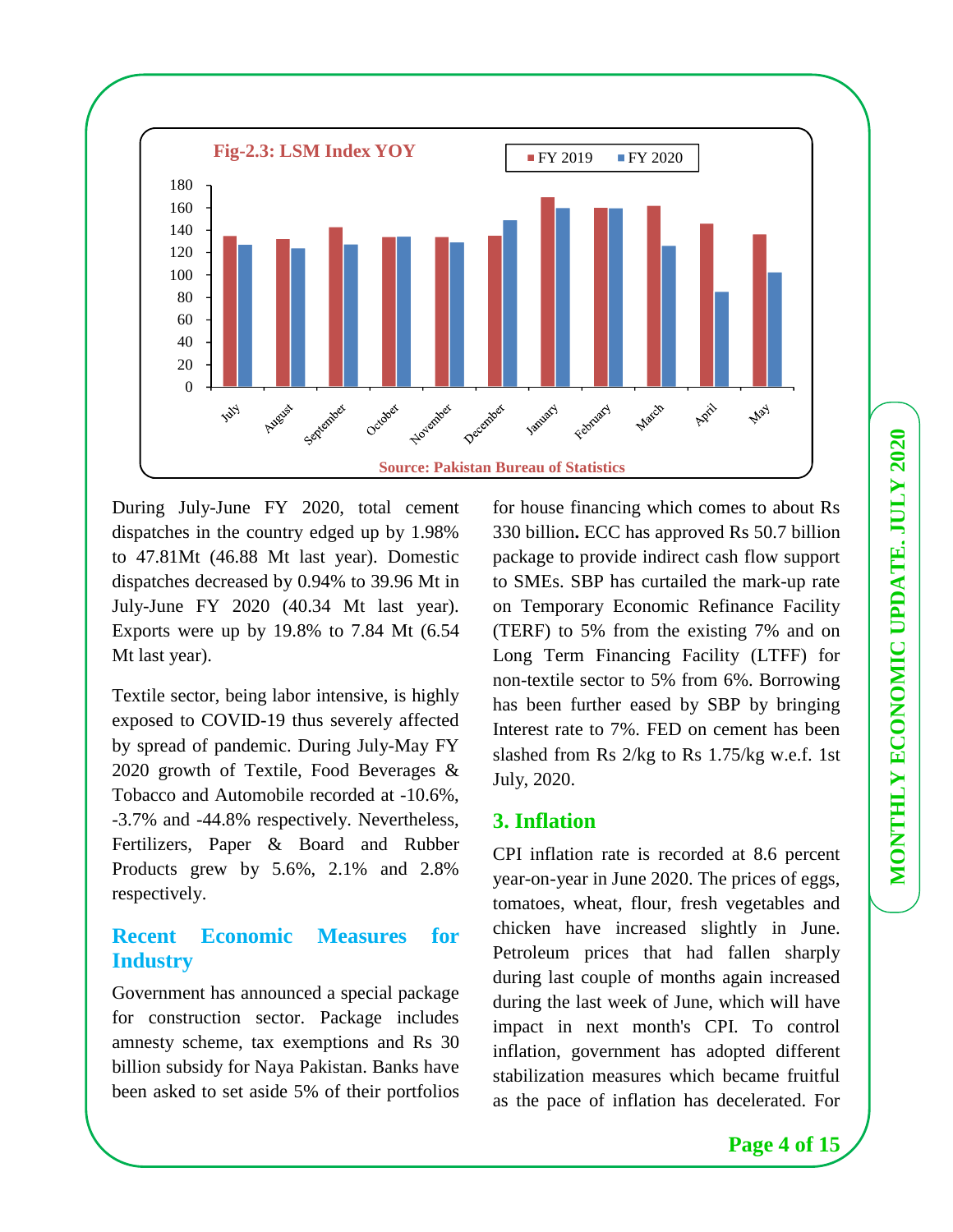FY2020, average CPI is recorded at 10.7 percent. Projecting lower inflationary pressure, State Bank of Pakistan sharply cut the policy rate to 7 percent.



Sensitive price Indicator (SPI) monitors the price movement of 51 essential items on weekly basis. The SPI for the week ended on 23rd July 2020 increased by 0.21%. During the week, 11 items recorded decline in their prices, 17 items increased slightly while 23 items remained stable.

For price stability, the government is pursuing combination of policy measures such as curtailing current expenditures, improving agricultural productivity, fostering investment for stimulating output and ensuring adequate availability of consumer goods. The government also remained vigilant on the market situation for smooth supply of commodities. For relief to the common man, the government provided major subsidy through the Utility Stores Corporation. Thus, essential commodities such as wheat flour,

sugar, pulses and cooking oil/ ghee in Utility Stores Corporation were sold to consumers at subsidized prices. All these measures helped in easing out inflationary pressure in FY 2020 and expected to continue in FY 2021.

#### **Budget FY 2021 New Initiatives**

- Reduction in Custom duty and exemption from additional custom duty on import of food related raw material.
- Exemption from 2% ACD on import of edible oils and oil seeds under Prime Minister's COVID 19 relief package has been extended.
- Exemption of Customs duties on inputs of ready to use Supplementary Foods.
- Exemption of duties  $&$  taxes on import of Dietetic Foods for Children.

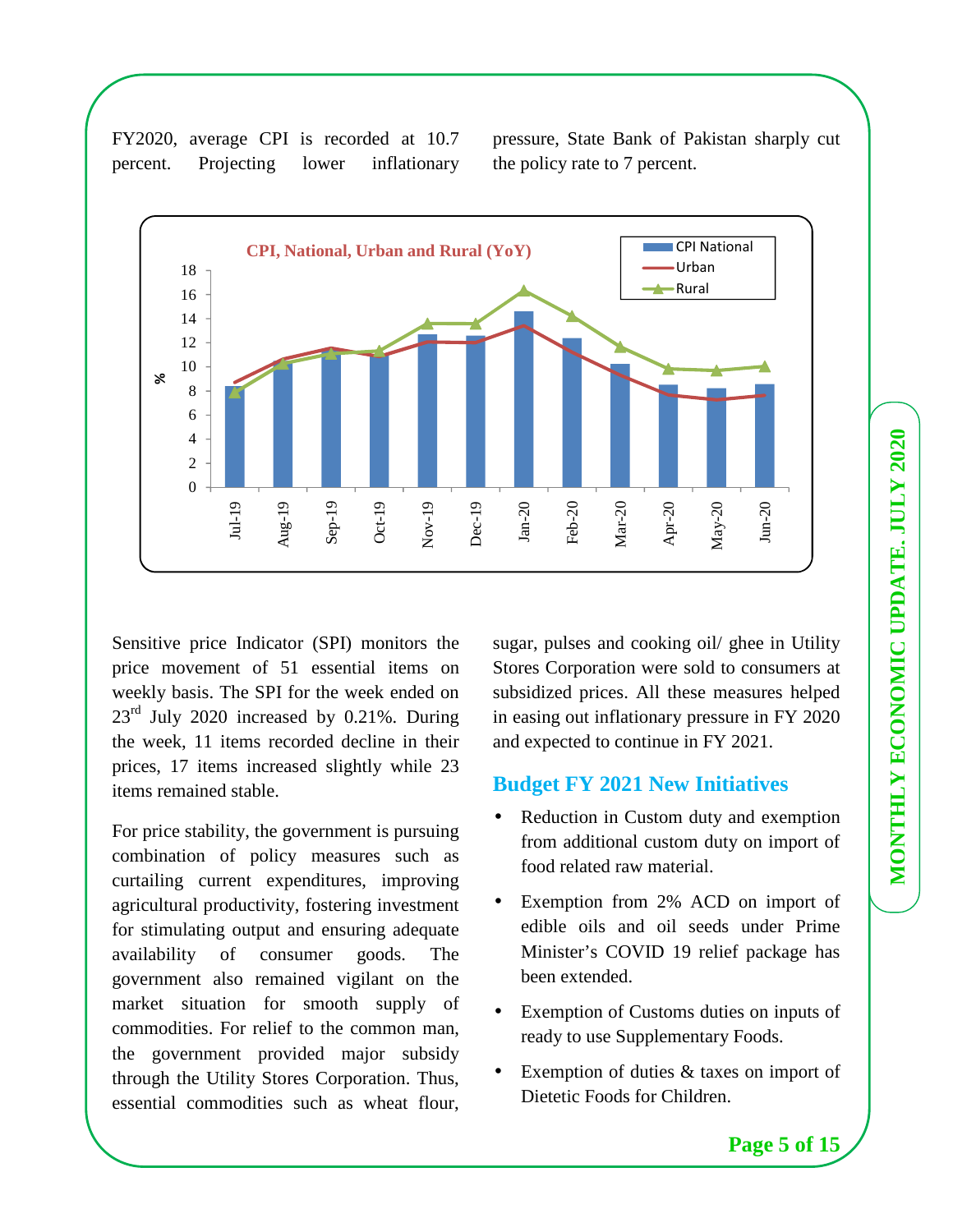- A subsidy of Rs 37 billion is allocated for the farmers for Fertilizer to support supply of major and minor crops.
- Allocation for Ehsaas Program has been increased from Rs 187 billion to Rs 208 billion, which includes various social safety initiatives.

#### **4. Fiscal**

Despite challenges of COVID-19, FBR has surpassed the revised target of Rs 3908 billion by Rs 73.4 billion during FY2020. The provisional tax collection grew by 4.0 percent to reach Rs 3981.4 billion in FY2020 against Rs 3828.5 billion in FY2019. Within total, direct taxes grew by 4.7 percent, sales tax 8.9 percent and FED increased by 7.0 percent. While customs duty declined by 9.0 percent due to import compression to control the current account deficit.



For FY2021, FBR target is set at Rs 4963 billion. It is worth to mention that the government has not introduced new taxes in budget 2021. However, to increase the FBR tax collection the focus would be on improvement of tax system, broadening tax



base and strengthening of administrative controls. In addition, other measures like simplifying tax rules and ensuring tax compliance would also be supportive in providing further impetus to FBR tax collection.

**Sales 40%**

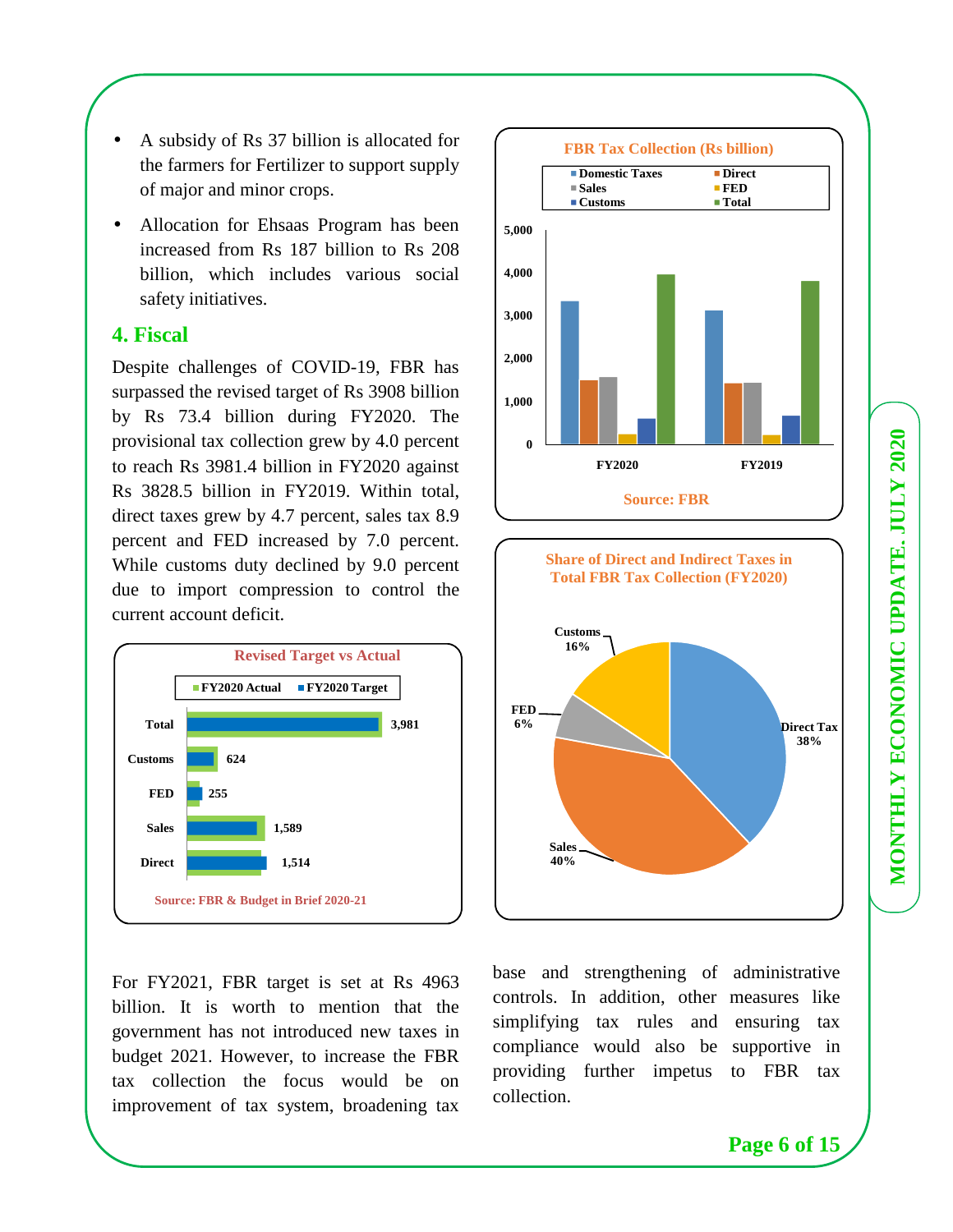The advent of COVIID-19 pandemic has put significant pressures on the fiscal accounts due to rising needs of additional expenditures for health and cash transfers. In addition, the slowdown in economic activity has posed significant challenges to further improve the fiscal accounts.

For FY2021, the budget strategy of the government is focused on striking a balance between Corona related expenditure and fiscal deficit and keeping primary balance at the sustainable level. At the same time, protection of social spending, successful continuation of IMF program, keeping development expenditure at sufficient level to support the economic activity and revenue mobilization is at the forefront of government's economic agenda.

#### **5. Monetary**

During FY2020, Money supply (M2) increased by Rs 3,106.7 billion as compared to Rs 1,801.3 billion (growth of 11.3 percent) in last year. Net Foreign Assets (NFA) of the banking sector increased by Rs 992.2 billion against the contraction of Rs 1,298.7 billion in last year. Net Domestic Assets (NDA) increased by Rs 2,114.6 billion (growth of 10.95 percent) as compared to the expansion of Rs 3,100.0 billion (growth of 19.1 percent) last year.

Net Government sector borrowing increased to Rs 2,226.2 billion against Rs 2,137.0 billion in last year. Borrowing for budgetary support stood at Rs 2,167.5 billion as compared Rs 2,203.5 billion during same period last year.

SBP has cut the policy rate by 100 bps to 7 percent in last Monetary Policy decision w.e.f.  $25<sup>th</sup>$  June, 2020 due to improved inflation outlook and to provide incentives for economic growth.

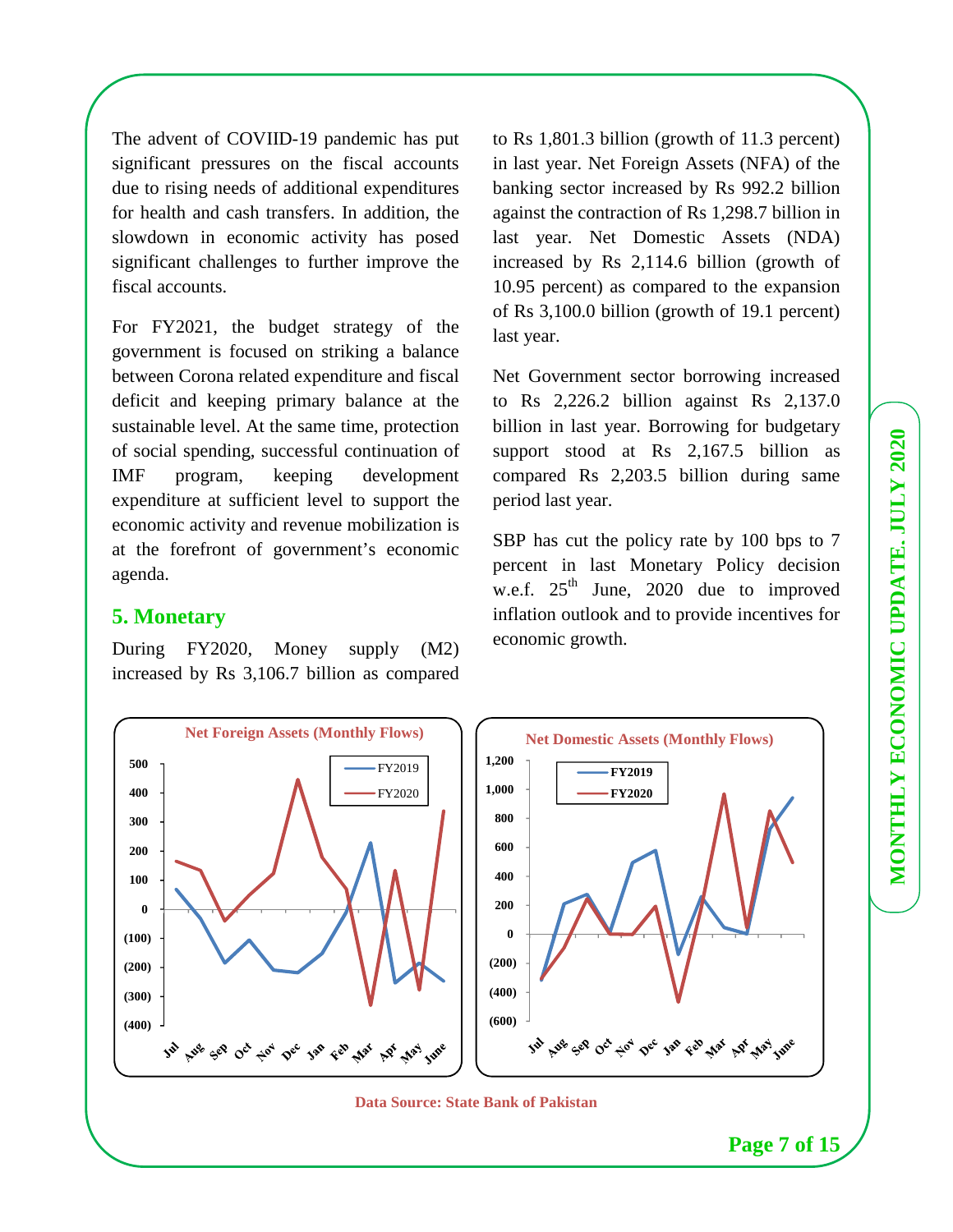

Data Source: State Bank of Pakistan

#### **6. External Sector**

Despite challenging global environment, the external account position remains stable. The current account deficit has continued to narrow, even though both exports and imports have fallen sharply since the coronavirus outbreak. During FY2020, current account deficit is reduced by 77.9% to \$ 2.9 billion (1.1 % of GDP) against \$ 13.4 billion last year (4.8 % of GDP).

Exports declined by 7.2 % to \$ 22.5 billion (\$ 24.3 billion last year) during FY2020. The exports values were suppressed due to weak terms of trade, despite significantly higher quantum exports. Imports declined by 18.2 % to \$ 42.4 billion (\$ 51.9 billion last year). Consequently, trade deficit reduced by 27.9 %

to \$ 19.9 billion (\$ 27.6 billion last year). Export of services has declined by 8.6% to \$ 5.4 billion (\$5.9 billion last year). The import of Services declined by 24.3% and is \$ 8.3 billion (\$ 10.9 billion last year).

As per PBS data, Textile sector exports decreased by 6.0 % in value over the last year. Basmati rice registered a growth of 35 % (quantity) and 24.6 % (value). Other varieties of rice decreased by 5.3% (quantity) and 3.5% (value). The Petroleum group import is recorded at \$ 10.4 billion (share of 23.4 % in total imports) decreased by 27.8 % (value), of which import of petroleum crude decreased by 40.4 % (value) and 24.5% (quantity). Import of petroleum product increased by 3.7 %( quantity) and declined by 24.5% (value).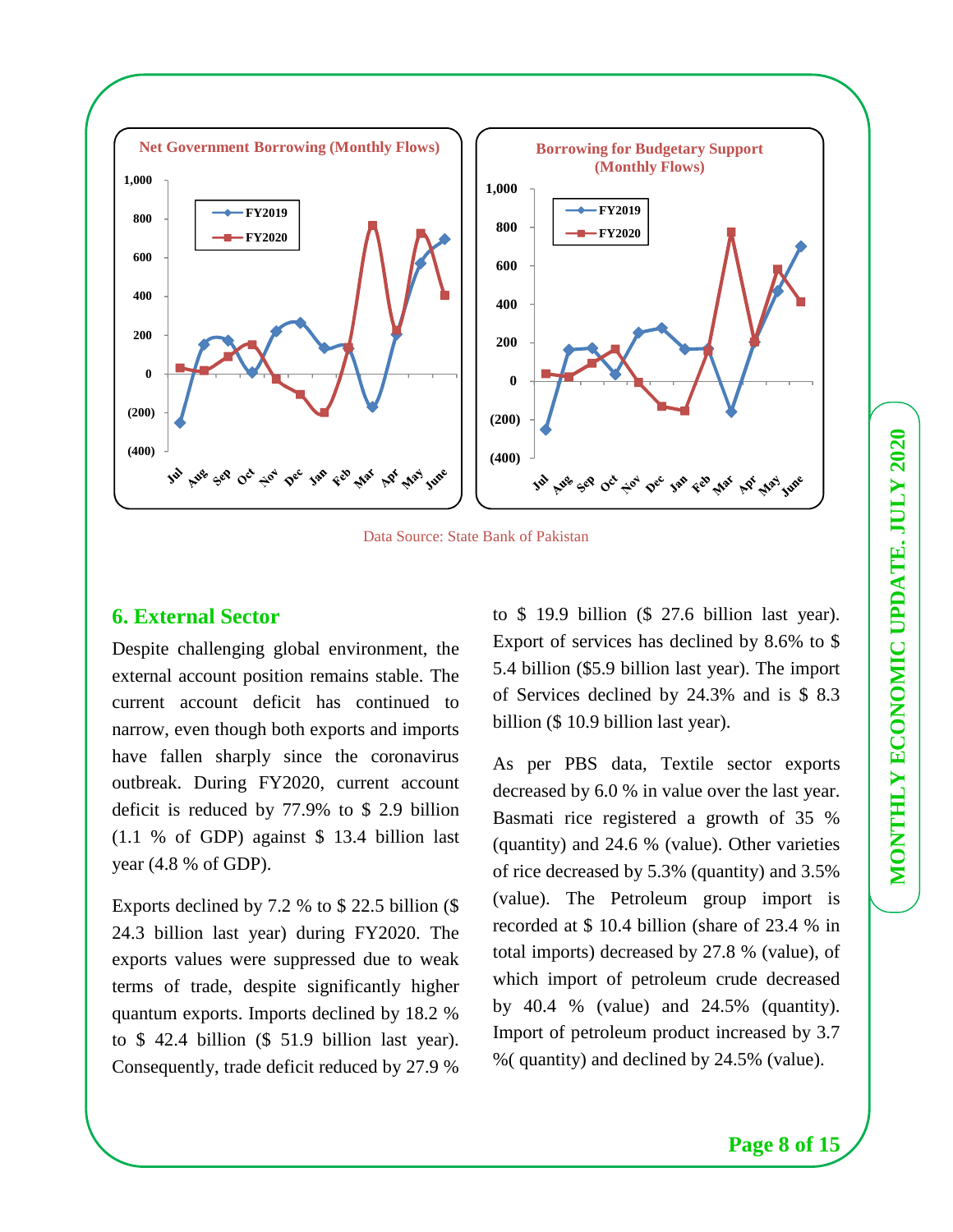





#### **6.1 Foreign Direct Investment**

FDI increased by 88% and reached to \$ 2.6 billion during FY20 as compared to \$ 1.4 billion last year. On year on year basis FDI increased by 70.5% and reached to \$ 174.8 million in June FY20 as compared to \$ 102 million in the same month last year. The inflows of FDI reached to 3285.8 million during FY2020 compared to 2785.2 million last year, with a growth of 17.1%. The outflows of FDI during FY2020 decreased by 49.1% and reached to 724.6 million compared to 1422.8 million same period last year.

**Page 9 of 15** 

MONTHLY ECONOMIC UPDATE. JULY 2020 **MONTHLY ECONOMIC UPDATE, JULY 2020**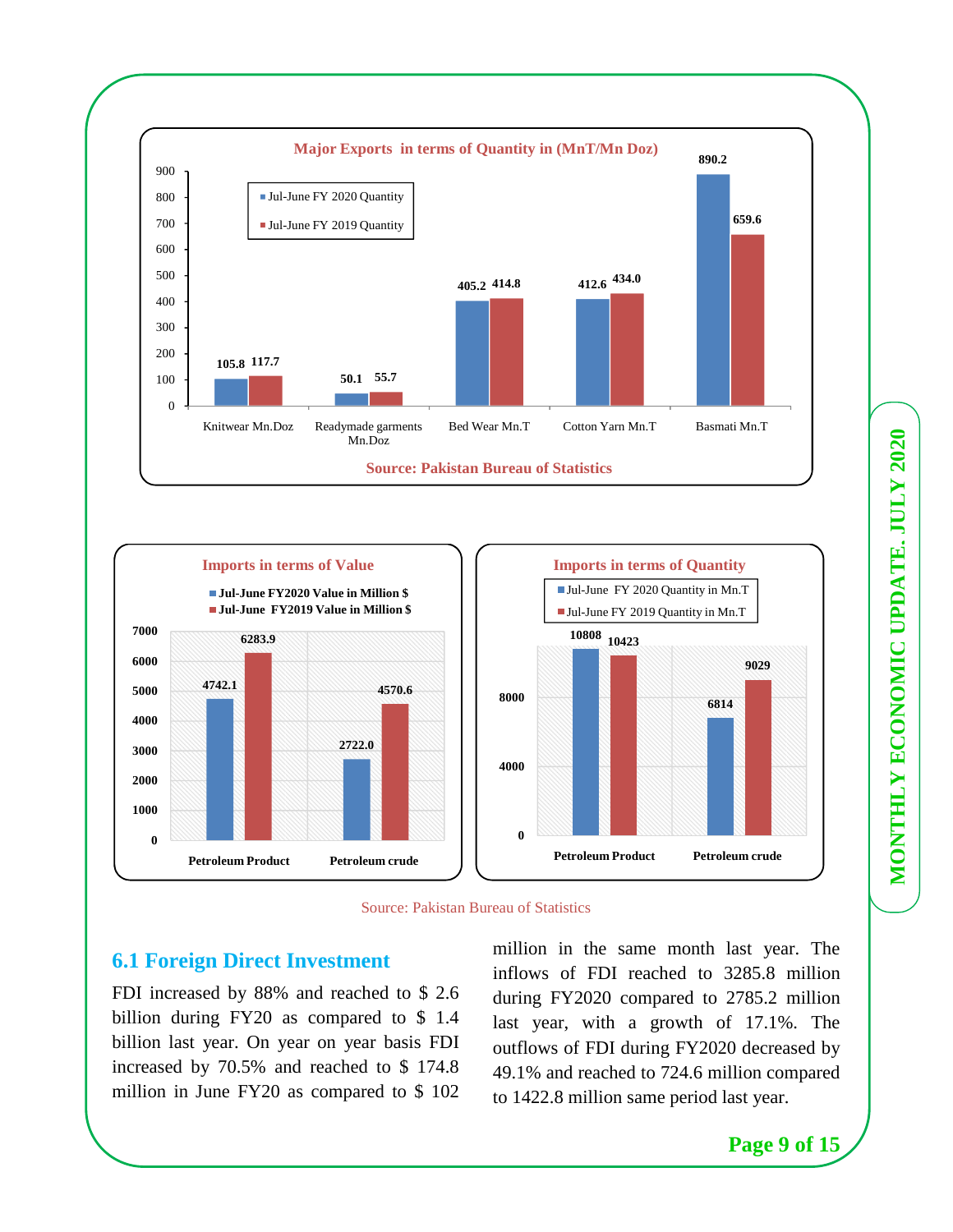MONTHLY ECONOMIC UPDATE. JULY 2020 **MONTHLY ECONOMIC UPDATE, JULY 2020**

Pakistan's performance is better on FDI; although there are estimates that COVID-19 outbreak could cause global FDI to shrink by 40% in 2020, from \$ 1.54 trillion in 2019 to less than \$ 1 trillion (UNCTAD's World investment Report 2020).





# **6.2 Foreign Portfolio Investment**

Foreign Private Portfolio Investment has been registering a net outflow since February, 2020. In June, the outflow was US\$ 43.2 million. Countries with Major inflows are Singapore (\$3.3 million) Canada (\$1.9 million), Sweden (\$1.1 million). While outflows destinations were United States (\$25.0 million), United Kingdom (\$9.5 million) and Luxembourg (\$ 7.3 million).

Foreign Public Portfolio Investment recorded a net inflow for the first time in four months. In June, it witnessed a net inflow of \$48.0 million. The trend of FPI is depicted below:

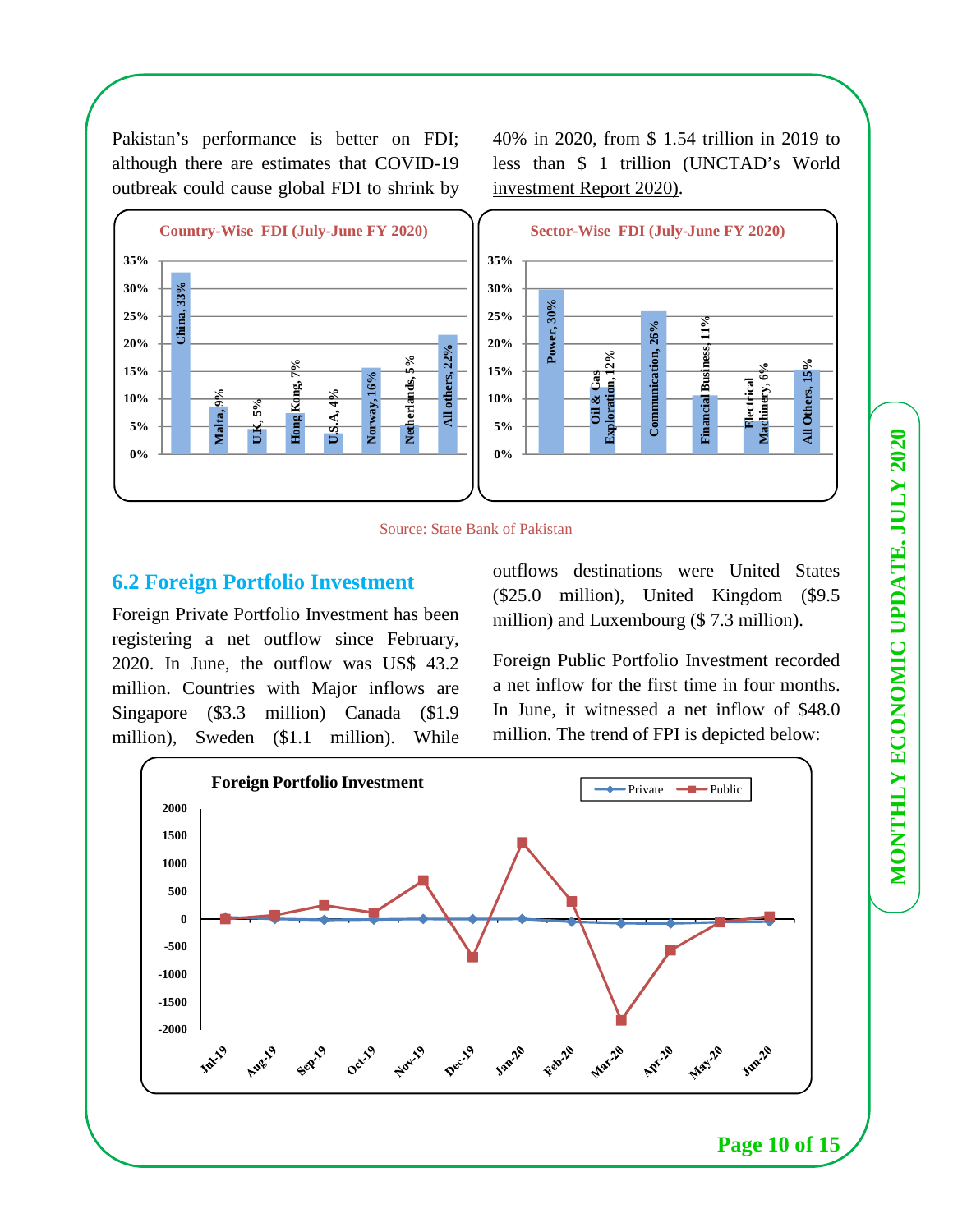# **6.3 Worker's Remittances**

During Jul-June FY2020, remittances reached \$ 23120.7 million (\$ 21739.4 million last year), with a growth of 6.4%. On Y-o-Y basis, remittances increased by 50.7 % in June 2020, recorded \$2466.3 million (\$ 1636.4 million last year). On M-o-M basis, remittances increased by 32.1 % in June 2020, recorded \$2466.3 million (\$ 1866.4 million in May 2020). Share of remittances from Saudi Arabia 23.5 % (\$ 5432.6 million), U.A.E 20% (\$ 4662.5 million), USA 18 % (\$ 4163.4 million), U.K 15 % (\$ 3465.6 million), other GCC countries 9.4 % (\$ 2162.1 million), Malaysia 6.2 % (\$ 1426.3 million), EU 3 % (\$ 686.2 million) and other countries 4.9 %.



# **6.4 Foreign Exchange Reserves**

Pakistan's total liquid foreign exchange reserves increased to \$ 17.97 billion by the end of June 2020, up by \$ 3.5 billion over end-June 2019. The breakup of reserves accumulation in June 2020 shows that the SBP's reserves stood at \$ 11.2 billion (\$7.3 billion last year) and \$ 6.7 billion (\$7.2 billion last year) in commercial bank's reserves. The reserves provide the import cover of around 3 and half months

# **7. Performance of KSE Index**

The benchmark KSE-100 index, exhibited a modest growth of 1.44% in June, 2020. The index closed at  $34,421.92$  points on  $30<sup>th</sup>$  June 2020 and gained 490.69 in the month under discussion. Market capitalization opened at Rs 6,485 billion and closed at Rs 6,529, gaining Rs 44 billion in June 2020.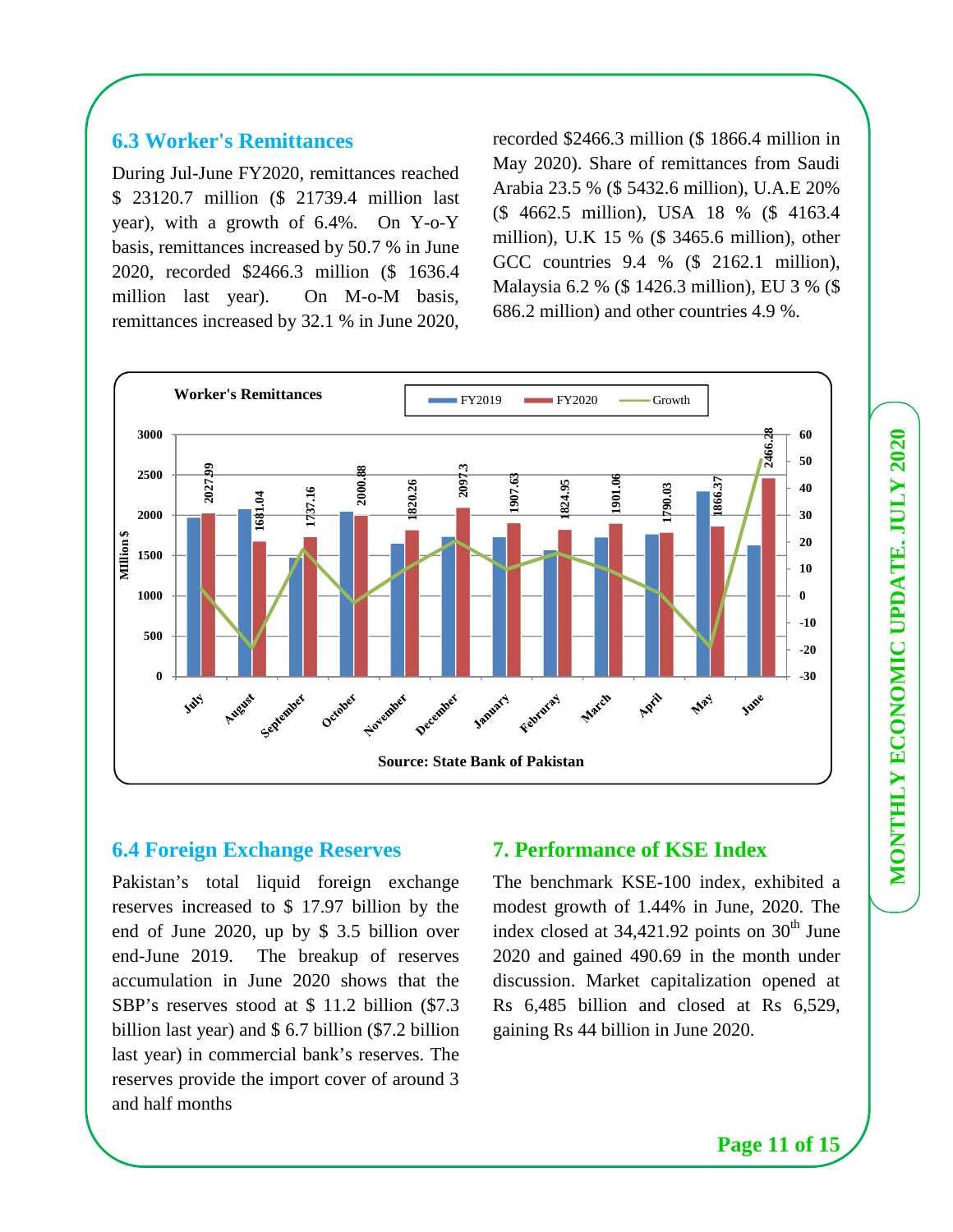

(Source: Pakistan Stock Exchange)

Rise in international oil prices, further opening up of businesses, and a cut of SBP's policy rate to 7 % contributed to the overall gain in stock market.

#### **8. Conclusion**

Preventive measures taken domestically and globally to stem the spread of the coronavirus pandemic are resulting into an immense negative impact on economic activity worldwide. Economies of the world and its effects are sturdily being felt; Pakistan is in no exception to feel the heat. Pakistan's domestic production and exports have declined mainly due to depressed global demand and commodity prices. The slowdown left adverse impact on tax and nontax revenues; whereas government spending is rising. However, the Government is mobilizing all of its available resources to provide maximum relief to the public. Among federal government's relief measures, important and heavy weight is Ehsaas Emergency Relief Programme, under which, Rs 160.5 billion to 13.3 million beneficiaries till 27-07-2020 has been released to those suffering from lock down. Moreover, State Bank of Pakistan (SBP) has disbursed Rs 6.4 billion for hospitals and Rs 10.4 billion for investment purposes and a sum of Rs 119 billion for wages till July 3, 2020. These measures, coupled with persistent decline in new cases of Corona in last four week are expected to further support economic activity, new long-term investment and employment generation.

\*\*\*\*\*\*\*\*\*\*\*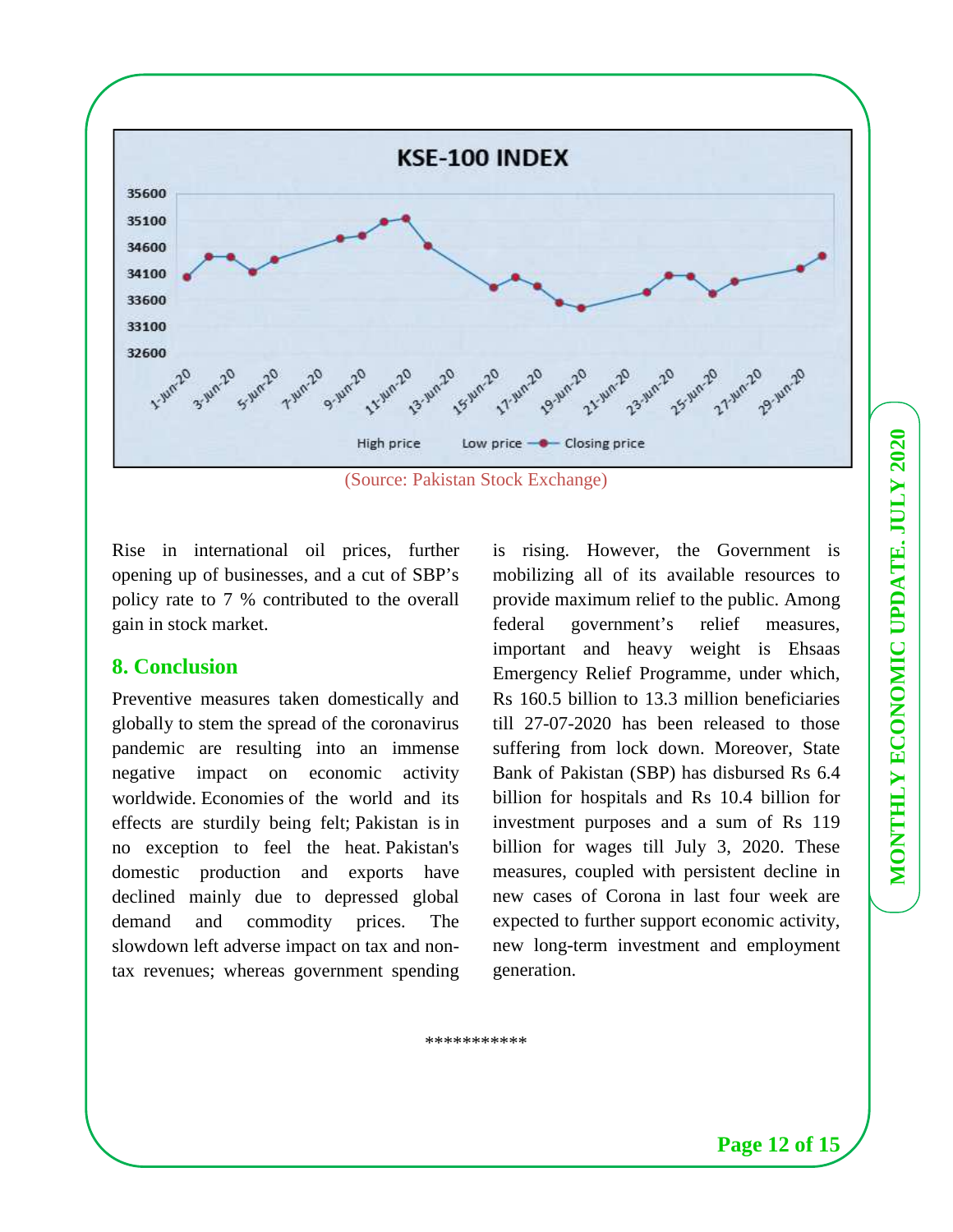|  |  | <b>Economic Indicators (24.07.2020)</b> |
|--|--|-----------------------------------------|
|--|--|-----------------------------------------|

|                                                                       | 2018-19                                                                              | 2019-20                                                                               | $\%$              |  |
|-----------------------------------------------------------------------|--------------------------------------------------------------------------------------|---------------------------------------------------------------------------------------|-------------------|--|
|                                                                       | Jul-June                                                                             | Jul-June                                                                              | Change            |  |
| <b>External Sector</b>                                                |                                                                                      |                                                                                       |                   |  |
| <b>Exports (\$ Billion)</b>                                           | 24.3                                                                                 | 22.5                                                                                  | $\downarrow$ 7.2  |  |
| <b>Imports</b> (\$ Billion)                                           | 51.9                                                                                 | 42.4                                                                                  | $\downarrow$ 18.2 |  |
| Trade Deficit (\$ Billion)                                            | 27.6                                                                                 | 19.9                                                                                  | $\downarrow$ 27.9 |  |
| Remittances (\$ Billion)                                              | 21.7                                                                                 | 23.1                                                                                  | $\uparrow$ 6.4    |  |
| <b>Current Account Deficit (\$ Billion)</b>                           | 13.4                                                                                 | 3.0                                                                                   | $\downarrow$ 77.9 |  |
| Current Account Deficit (% of GDP)                                    | 4.8                                                                                  | 1.1                                                                                   |                   |  |
| FDI (\$ Million)                                                      | 254.0<br>(May)                                                                       | 120.0<br>(May)                                                                        | $\downarrow$ 52.8 |  |
|                                                                       | 102.5                                                                                | 174.8                                                                                 | $\uparrow$ 70.5   |  |
|                                                                       | (June)                                                                               | (June)                                                                                |                   |  |
|                                                                       | 1362.4                                                                               | 2561.2                                                                                | \$8.0             |  |
| Portfolio Investment-Private (\$ Million)                             | 16.0                                                                                 | $-55.8$                                                                               | ↓                 |  |
|                                                                       | (May)                                                                                | (May)                                                                                 |                   |  |
|                                                                       | $-23.1$                                                                              | $-43.2$                                                                               | $\downarrow$ 87.0 |  |
|                                                                       | (June)                                                                               | (June)                                                                                |                   |  |
|                                                                       | $-415.2$                                                                             | $-281.7$                                                                              | 132.2             |  |
| Portfolio Investment-Public (\$ Million)                              | $-1002.0$                                                                            | $-241.3$                                                                              | 175.9             |  |
| Total Foreign Investment (\$ Million)<br>(FDI & Portfolio Investment) | $-54.8$                                                                              | 2038.2                                                                                | 13819.6           |  |
|                                                                       | 2019-20                                                                              | 2020-21                                                                               |                   |  |
| Forex Reserves (\$ Billion)<br>Exchange rate (PKR/US\$)               | 14.870<br>(SBP: 7.620)<br>(Banks: 7.250)<br>(On 22 <sup>nd</sup> Jul 2019)<br>160.53 | 18.982<br>(SBP: 12.037)<br>(Banks: 6.945)<br>(On 22 <sup>nd</sup> Jul 2020)<br>167.64 |                   |  |
|                                                                       | (On 22 <sup>nd</sup> Jul 2019)                                                       | (On $22nd$ Jul 2020)                                                                  |                   |  |

Source: State Bank of Pakistan (SBP)

MONTHLY ECONOMIC UPDATE. JULY 2020 **MONTHLY ECONOMIC UPDATE, JULY 2020**

**Page 13 of 15**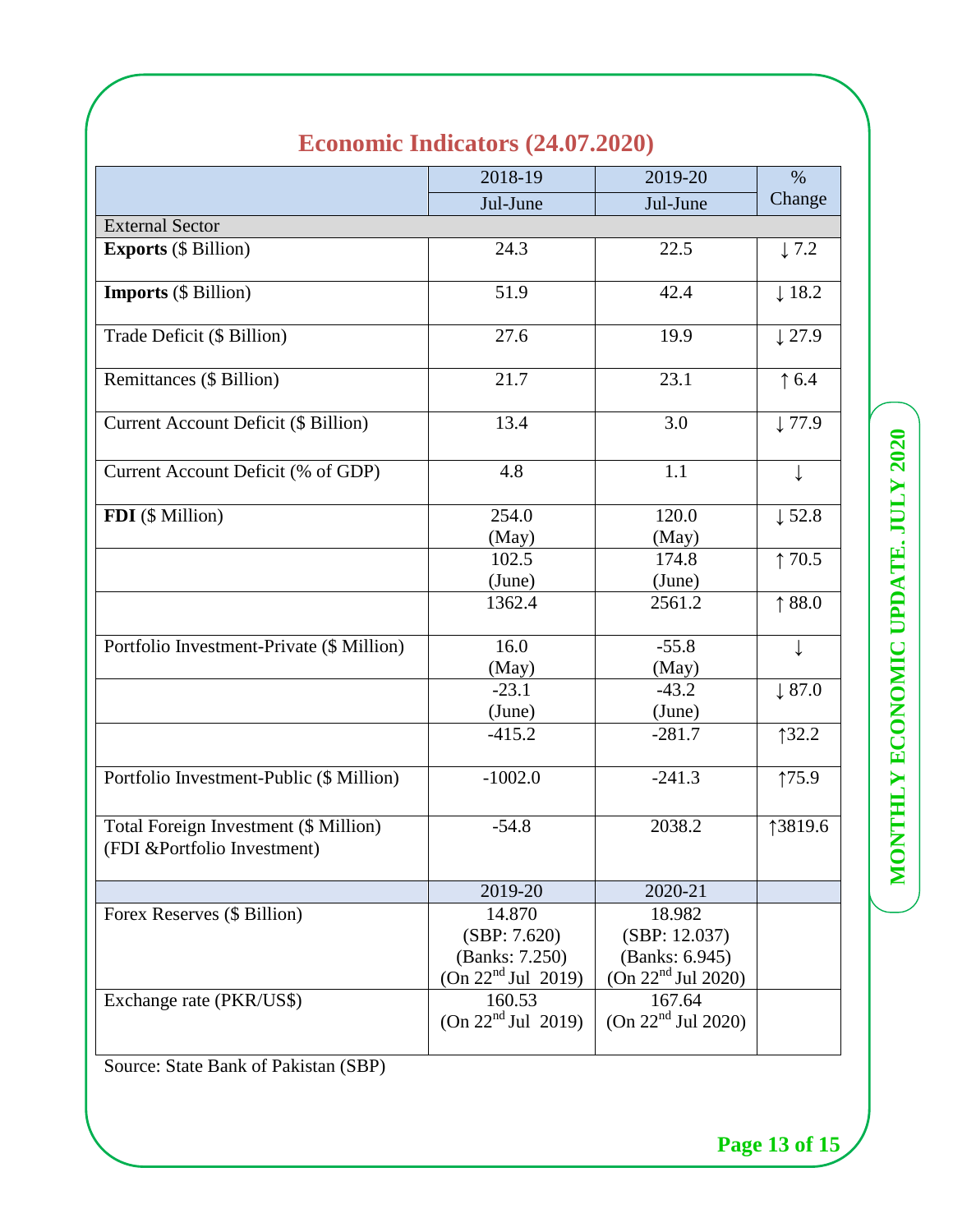(Rs Billion)

|                                      | 2018-19           | 2019-20           | % Change         |  |
|--------------------------------------|-------------------|-------------------|------------------|--|
|                                      | <b>July-June</b>  | <b>July-June</b>  |                  |  |
| <b>Fiscal</b>                        |                   |                   |                  |  |
| FBR Revenue (provisional)(July-June) | 3828.5            | 3981.4            | $\uparrow$ 4.0   |  |
| Federal PSDP                         | 406               | 519               | 127.8            |  |
| (incl. grants to provinces)          |                   |                   |                  |  |
| PSDP Authorization $(30th$ June)     | 677               | 645               | $\downarrow$ 4.7 |  |
| <b>Monetary Sector</b>               |                   |                   |                  |  |
| Agriculture Credit (provisional)     | 1018.8            | 1080.0            | $\uparrow$ 6.0   |  |
| Government borrowing from SBP        | 285.7             | 82.7              |                  |  |
|                                      | $(12^{th}$ July   | $(10^{th}$ July   |                  |  |
|                                      | $2019-20$ )       | $2020-21$ )       |                  |  |
| Credit to private sector (Flows)     | $-119.2$          | $-84.3$           |                  |  |
|                                      | $(12^{th}$ July   | $(10^{th}$ July   |                  |  |
|                                      | $2019-20$ )       | $2020-21$ )       |                  |  |
| <b>Total Credit</b>                  | 578.8             | 97.3              |                  |  |
| <b>Working Capital</b>               | 379.8             | (45.6)            |                  |  |
| <b>Fixed Investment</b>              | 91.9              | 19.3              |                  |  |
| <b>Trade Financing</b>               | 107.1             | 123.5             |                  |  |
| Policy Rate (%)                      | 13.25             | 7.00              |                  |  |
|                                      | $(w.e.f 17-July-$ | $(w.e.f 25-June-$ |                  |  |
|                                      | 2019)             | 2020)             |                  |  |

Source: SBP & FBR, Budget Wing

**Page 14 of 15**